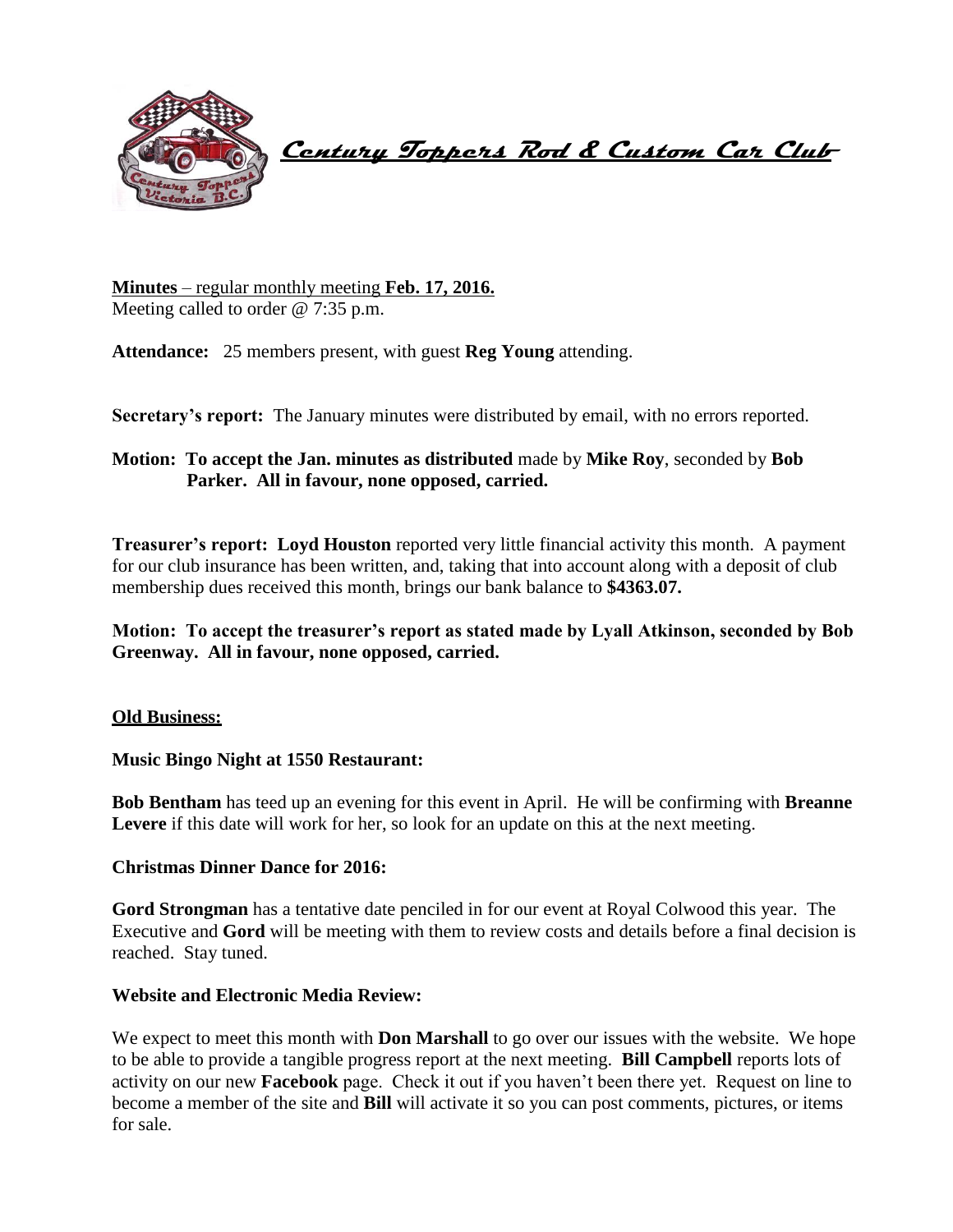# **Club Apparel:**

Almost everyone has received their ordered shirts. If you still owe money please endeavor to pay promptly so we can close the book on this order. There are two spare extra large shirts still available for anyone who missed submitting a request ---- see **Bob Bentham** at the next meeting.

### **Rock and Roll for Little Souls:**

Names of those willing to put vehicles into the show are **Don Wilson, Jerry Jackson, Loyd Houston, Darrin Leek, Bill Campbell, Bob Greenway, Les Pickell, Jim Cain, John Fleury, and Bob Rivers** as backup.

# **ICBC Informational Seminar:**

We have been busy with other stuff this month and have not had a chance to address this. We will try and get to it in the upcoming month.

### **Club Picnic/Poker Run:**

Scheduled for **July 3rd** . We are looking into getting a food vendor for the event.

### **Parade Participation:**

We discussed entering the parade this year and after chewing it around for a while the following motion came from the floor.

**Motion: That our club commit to participating in the 2016 Victoria Day Parade**, made by **Lyall Atkinson**, seconded by **Bob Greenway**. **All in favour, none opposed, carried.**

### **Penticton Show:**

It would appear that 13 – 15 members are registered for the show. Logistic planning for those that want to co ordinate travelling up there together will be done in early June.

### **Spinnakers Restaurant:**

About 10 members and most of their wives participated in this brunch. The meal was decent however the menu was quite limited. We should possibly consider other venues next year.

# **B R E A K --- 50/50 draw this evening won by Marlon Ball -- \$33.50**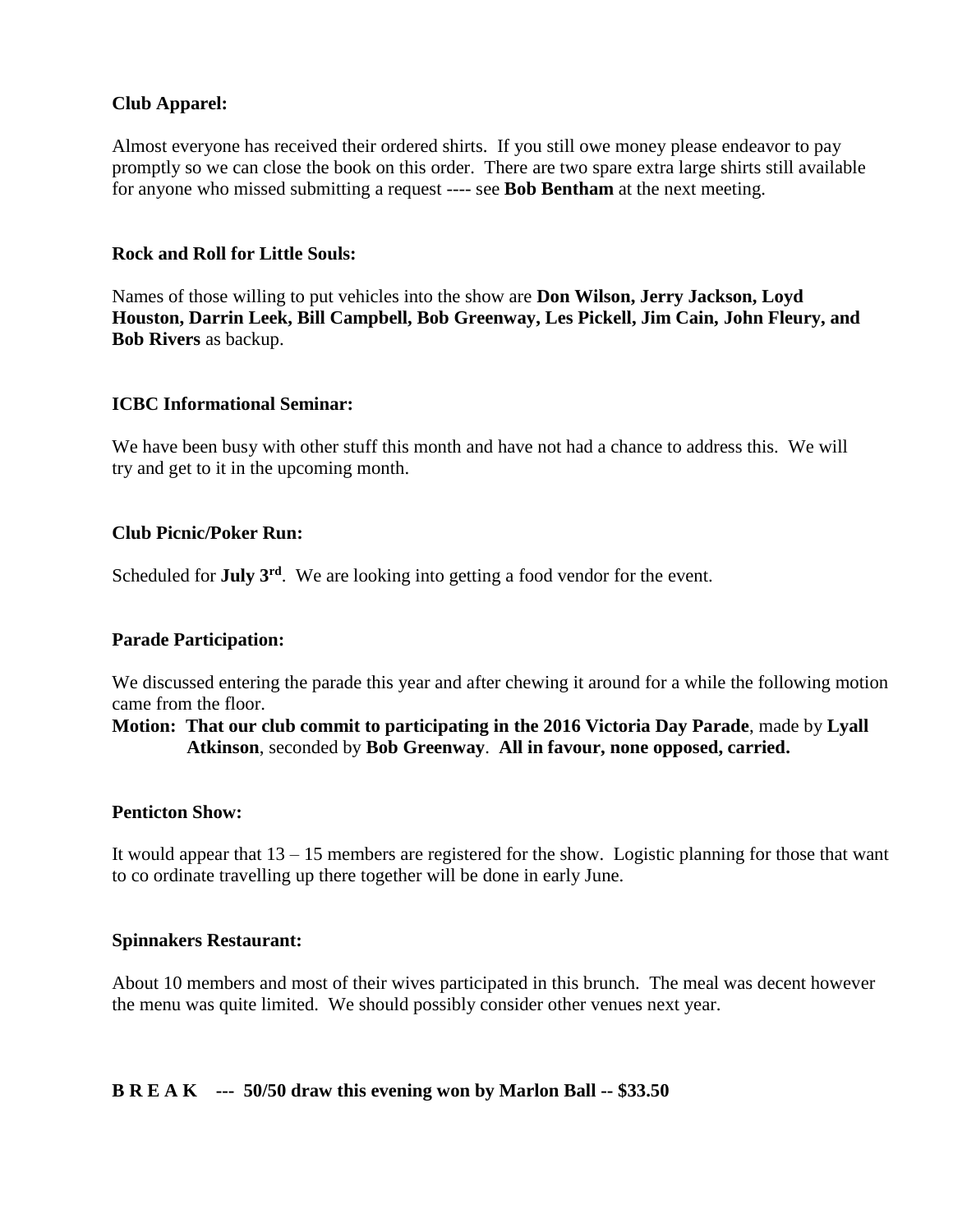# **New Business:**

### **Other Road trips:**

For those not going to the Penticton show, other possible venues include Sechelt on August  $4.5,6^{th}$  or maybe Campbell River on the September long weekend. Let's gauge the interest at the next meeting.

### **Garage tour:**

Either **Mike Roy** or **Bill Campbell** will buy donuts for the upcoming garage tour at Bob Paintons.

### **Another Past member bites the dust:**

Past member **Don Christenson** recently passed away and will need to be added to our memorial plaque.

### **Camosun College Show & Shine:**

We have received an invitation to the above show and shine to be held on April 3<sup>rd</sup>. Bill Campbell will respond to the invitation letter.

### **Mission Raceway:**

Events start on April 23/24 weekend. Polling of the members resulted in about 12 people interested in going this year. June 4th weekend was suggested. Think about it and be prepared to commit at the nest meeting.

# **Frank Waters Project:**

**Frank** is looking to the members for anyone willing to donate their time to help him with front end geometry and installation as he tries to make progress on his Model A.

### **New Members:**

We acknowledge that past member **Don Delaney** and our guest this evening, **Reg Young** have both joined this evening. **Welcome boys!!!**